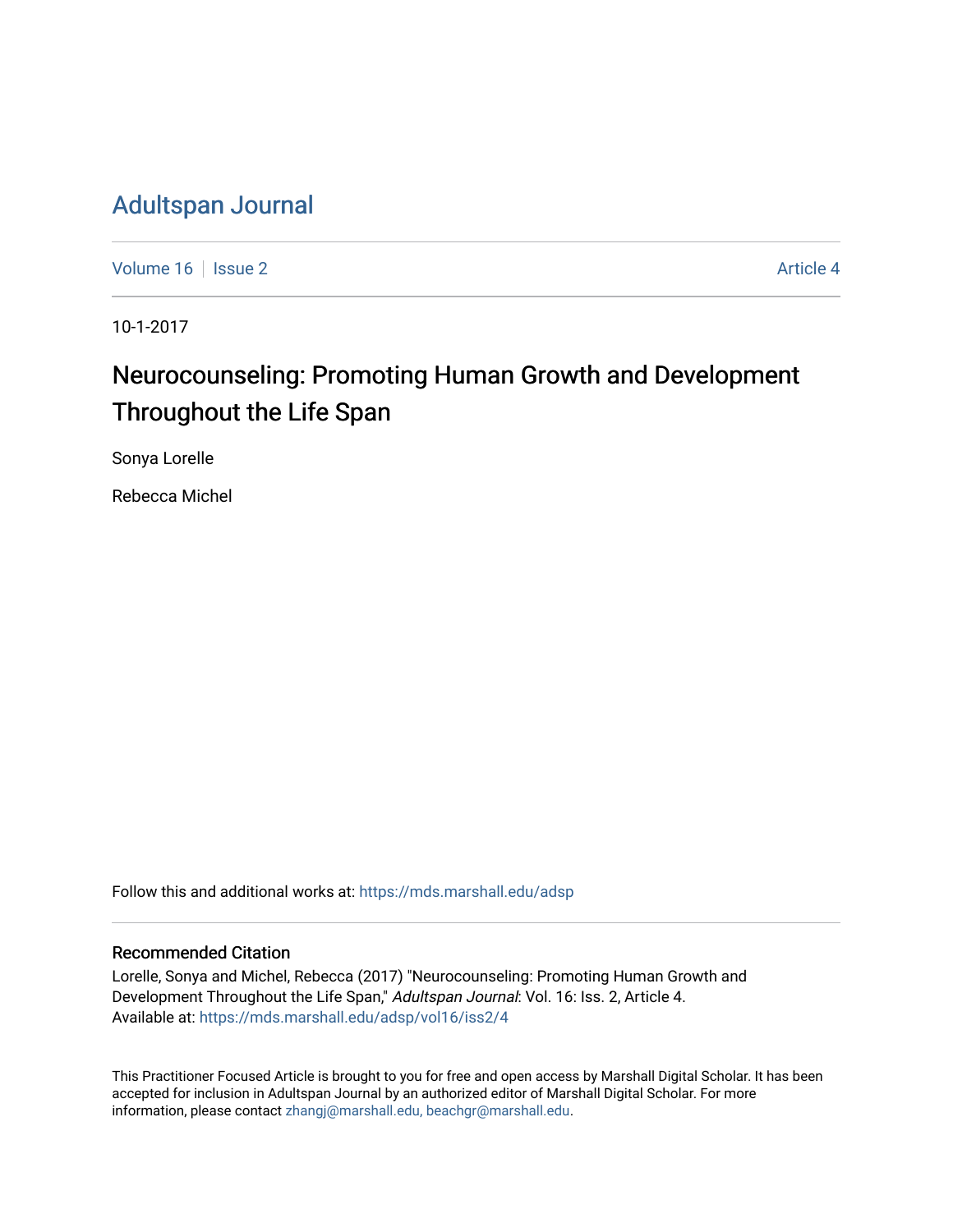| Lorelle and Michel: Neurocounseling: Promoting Human Growth and Development Throughou |
|---------------------------------------------------------------------------------------|
| Revised 03/06/17                                                                      |
| Accepted 03/08/17                                                                     |
| DOI: 10.1002/adsp.12039                                                               |
|                                                                                       |

# **Neurocounseling: Promoting Human Growth and Development Throughout the Life Span**

**Sonya Lorelle and Rebecca Michel**

*Professional counselors must understand both psychological and neurological factors that impact human development across the life span. Despite an emerging body of literature about neurocounseling, little is known about how to integrate this information into supervision or the counseling curriculum. This article provides an overview of neuroscience topics applicable to professional counselors and recommendations for learning about neurocounseling.* 

*Keywords*: neurocounseling, across the life span, life span

Neuroscience is the study of the brain and nervous system. Neurocounseling is the integration of neuroscience into counseling to treat behavioral and psychological challenges. The mind–body connection has been gaining acceptance within the counseling field (Ivey & Zalaquett, 2011), making it increasingly important for professional counselors to learn about neurocounseling. For example, the 2016 Standards adopted by the Council for Accreditation of Counseling and Related Educational Programs (CACREP) require professional counselors to understand neurological factors that influence human development and mental health (CACREP, 2015). Although there has been increased emphasis on understanding the role of neuroscience within counseling, there has been less discussion about how professional counselors and graduate counseling students can increase their knowledge of these topics. This article summarizes foundational neurocounseling topics for professional counselors and provides strategies for counselor educators and supervisors to infuse information about neuroscience into supervision or a human growth and development course.

*Sonya Lorelle, Division of Psychology and Counseling, Governors State University; Rebecca Michel, Department of Counseling and Special Education, DePaul University. Correspondence concerning this article should be addressed to Sonya Lorelle, Division of Psychology and Counseling, Governors State University, 1 University Parkway, University Park, IL 60484 (e-mail: slorelle@govst.edu).* 

*© 2017 by the American Counseling Association. All rights reserved.*

**106 ADULTSPAN***Journal October 2017 Vol. 16 No. 2*

Published by Marshall Digital Scholar, 2022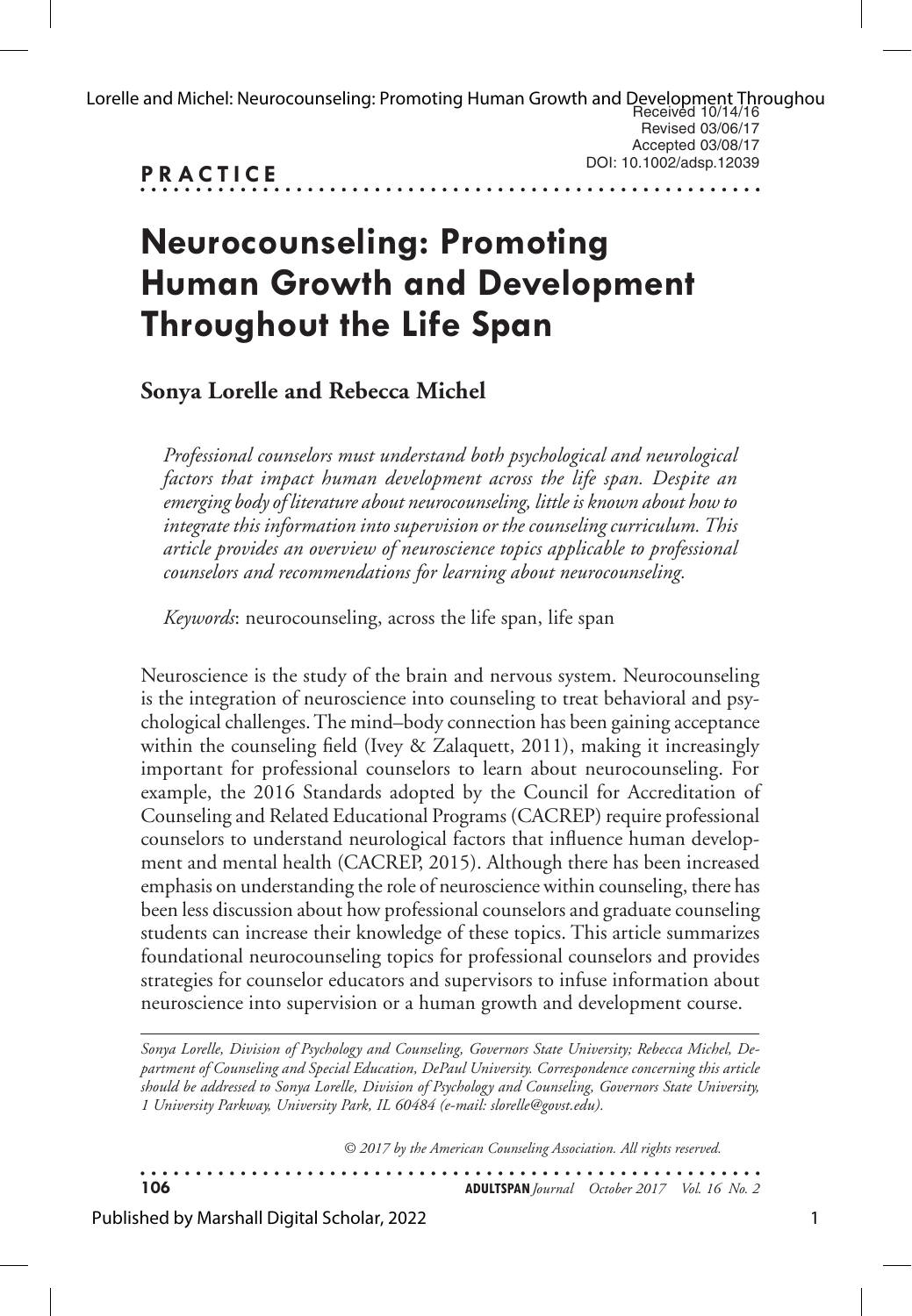## **HUMAN GROWTH AND DEVELOPMENT**

While information about neurocounseling can be incorporated into courses across the counseling curriculum (Busacca, Sikorski, & McHenry, 2015; Field, Jones, & Russell-Chapin, 2017), the master's-level human growth and development course covers many stages of life-span development and is a fitting class to integrate learning about neuroscience. The topics outlined in this article would satisfy CACREP (2015) requirements for teaching about human growth and development, including the "biological, neurological, and physiological factors that affect human development, functioning, and behavior" (p. 10). Individuals can access the resources cited in this article at www.counseloredneuroscience.com.

#### **Introduction to Neurobiology**

Ivey and Zalaquett (2011) provided justification for counselors to be familiar with neurobiology. In this discussion, we review relevant terms for professional counselors. To those seeking to learn more about these concepts, we recommend the first chapter from *The Developing Mind: How Relationships and the Brain Interact to Shape Who We Are* (Siegel, 2012) and the first chapter in *Neurocounseling: Brain-Based Clinical Approaches* (Field et al., 2017).

*Brain structure*. A metaphor can be used to remember key parts of the brain's anatomy relevant for counseling: the *hand model of the brain* (Siegel, 2012). Dan Siegel (2012) suggested making a fist in which the wrist represents the brain stem, the thumb represents the limbic area, and fingers curled around the thumb represent the cortex. The terms *upstairs* and *downstairs* can be used metaphorically to delineate the upper and lower regions of the brain's functioning. The downstairs brain includes the brain stem and limbic regions. The brain stem is responsible for automatic bodily functions, arousal, and the fight, flight, and freeze responses. The limbic system includes the hippocampus and amygdala, which are central to regulating emotions and creating memories. The upstairs brain includes the cerebral cortex and is responsible for thinking, problem solving, and abstract thought. Siegel (2012) explained how these higher level functions could become ineffective when people are flooded with anger, causing them to act in destructive ways. In these situations, individuals often "flip their lid" (Siegel, 2012, p. 286). In the hand model of the brain, outstretched fingers create a visual representation of the cerebral cortex becoming unavailable during this highly emotional experience. This visual representation allows individuals to recognize how parts of the brain are connected and influence human behavior throughout the life span.

*Plasticity*. The ability of the brain to be shaped by experiences is called plasticity. Early in life, the brain is extremely plastic and is building connections rapidly. During the first 4 years of life, 80% of the structural development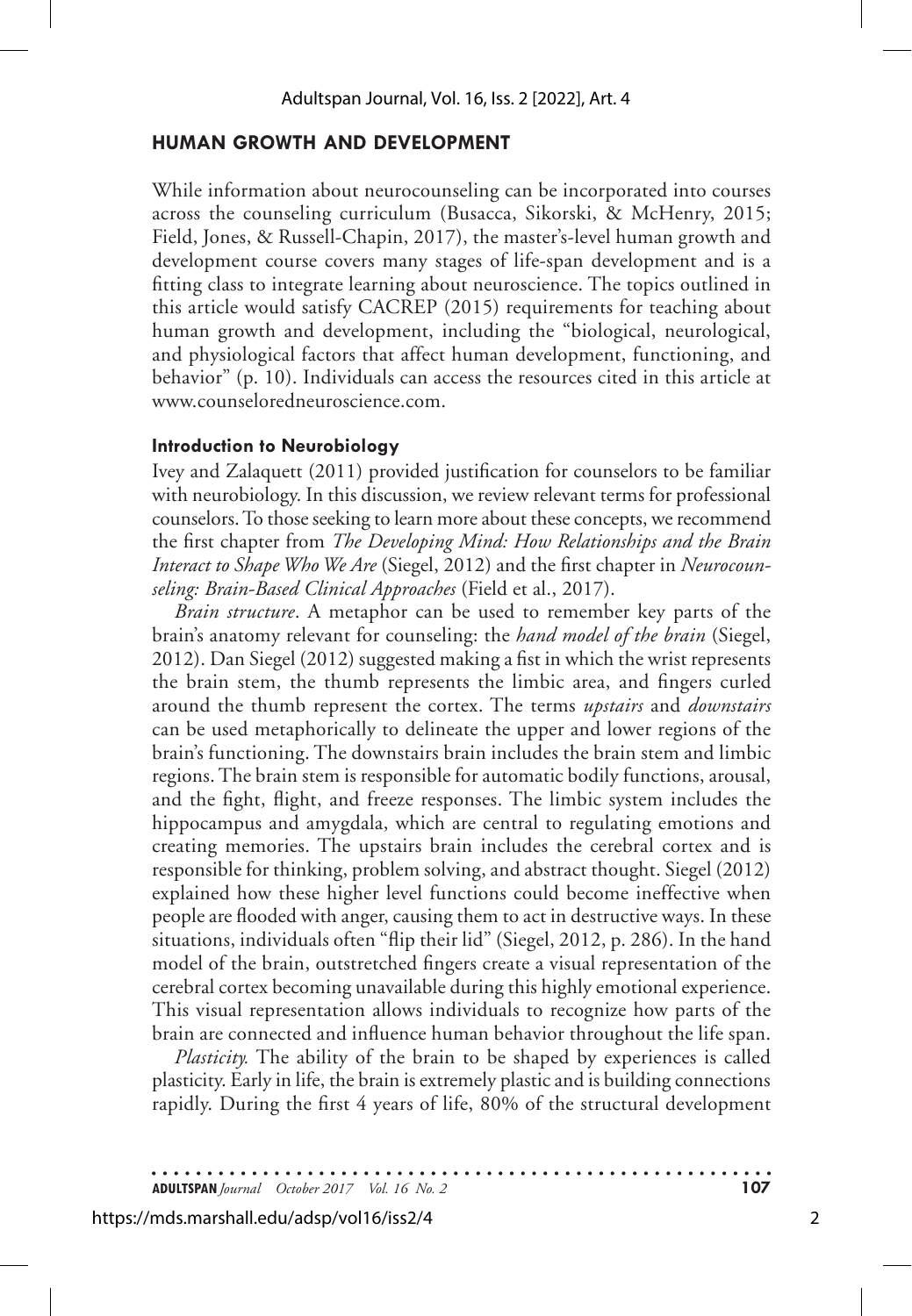of the brain is completed (Ludy-Dobson & Perry, 2010). A simple metaphor helps individuals conceptualize plasticity. The *sled in the snow* metaphor (Siegel & Bryson, 2013) illustrates that a sled will follow the old trail made in the snow ending at the same spot unless the sled is picked up and moved to another section, and a new trail is made in the snow. As the snow falls, the old path will become covered up and the new path will become stronger with repetition. The brain retains plasticity throughout one's life (Doidge, 2016; Siegel, 2012), which has important implications for counselors. Effective counseling involves building new neural connections (Ivey, Ivey, & Zalaquett, 2010) and ongoing plasticity demonstrates that client growth and new learning are possible at any age.

*Neurogenesis.* The brain is made up of cells called neurons. The brain is dependent upon recurring experiences to build new neural networks. Exposure to repetitive stimuli causes the brain to change and adapt (Ludy-Dobson & Perry, 2010). As Carla Shatz articulated in the phrase "neurons that fire together, wire together" (as cited in Siegel, 2012, p. 197), the more exposure to a certain experience or stimulus, the stronger the neural connection will become. An activity can personalize this concept: Individuals sign their names with their dominant hand and nondominant hand, share which approach felt more natural, and make the connection about how exposure to repetitive stimuli affected their experience.

Neurogenesis, or the brain's ability to develop new neurons, is also important for professional counselors and students to understand (Ivey & Zalaquett, 2011). While the development of new neurons drastically halts after birth, researchers have discovered neurogenesis is possible in mature brains (Perry, 2002). However, prolonged or intensely stressful experiences can be destructive for the brain's plasticity and neural development (Ratey, 2008). The counseling process, which asks clients to envision new perspectives and try new behaviors, engages the brain to build new neural networks, which become stronger with time and repetition (Ratey, 2008). This process provides justification for the important role of counseling to support client growth. Ivey et al. (2010) asserted that intentional counseling interventions can provide important learning and neural growth for clients in distress. Next, we will explore the role of attachment.

### **Attachment**

The brain plays an important role in attachment. Schore (2000) explained, "Attachment can be defined as the interactive regulation of biological synchronicity between organisms" (p. 23). Children are genetically wired to attach to caregivers (Cassidy & Shaver, 1999), and the social–emotional functions of the right brain may be primarily responsible for this attachment process (Schore, 2000). Children have genetic predispositions but need certain experiences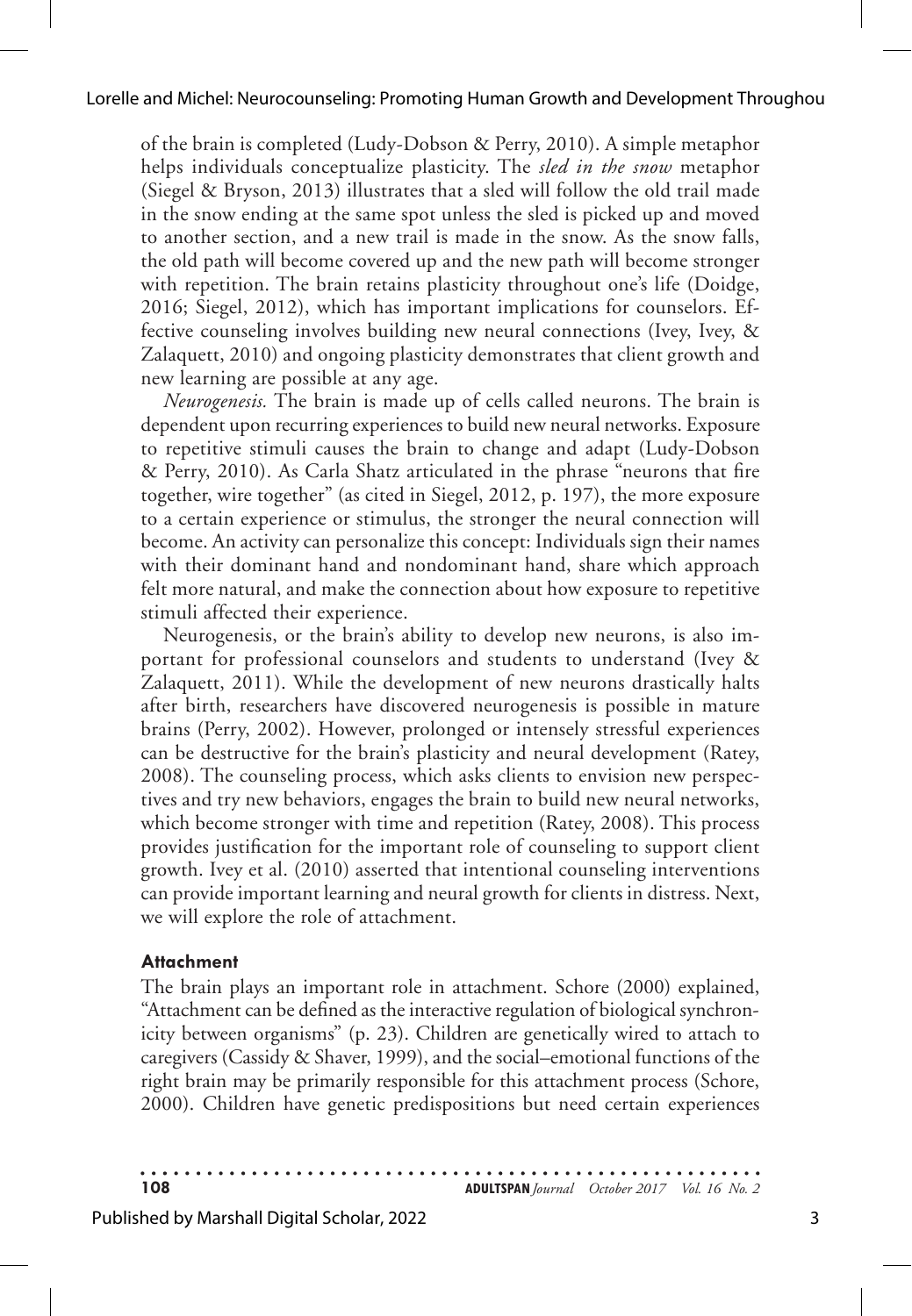with caregivers to influence the expression of those genes. Parents' emotional attunement to an infant impacts the infant's brain organization and structure (Schore, 2001).

Bowlby (1969) discussed attachment of children with caregivers as necessary in order for children to develop a secure base that allows them to explore their world and create an internalized model for social–emotional relationships throughout life. Caregivers help to regulate infants' stress reactions and arousal levels by responding to the child's signals in order to promote positive states and moderate negative ones (Schore, 2001; Siegel, 2012). In this process, the caregiver and baby co-regulate. An infant's adaptive ability to cope with external stressors grows during exposure within this caring, predictable, and responsive environment (Ludy-Dobson & Perry, 2010). This type of responsive caring promotes a "social engagement system" (Chapin & Russell-Chapin, 2014, p. 69) in the brain that prepares the child to have better emotional regulation and to be resilient to the stress of life and later relationships. Absent, unresponsive, or poorly timed parent and child exchanges result in attachment problems and disorganized neural networks connected to social and emotional learning in children (Chapin & Russell-Chapin, 2014; Perry, 2002). The impact of these neurological changes associated with attachment can be seen into adulthood. In functional magnetic resonance imaging scans, adults with disorganized or unresolved attachment show differences in brain activity in areas that are associated with emotional regulation (Buchheim et al., 2006). Parents' own attachment style can affect their ability to be responsive to their children as well as influence their adult romantic relationships (Edelstein et al., 2004). By understanding the attachment processes in childhood, professional counselors can recognize the lasting consequences within adults' attachment styles.

*Counselor education and supervision application.* Individuals interested in learning more about these concepts can read "The Verdict Is In: The Case for Attachment Theory" (Sroufe & Siegel, 2011), which explains the connection between attachment and the brain, as well as *The Developing Mind* (Siegel, 2012)*,* which includes a chapter on the neural wiring of attachment. Several videos also illuminate the attachment process. The *still face experiment* video, in which an infant quickly starts to cry when her mother stops responding to her, illustrates how a neurological need manifests itself behaviorally in children. Case studies can also be utilized to allow professional counselors and students to solve problems, test assumptions, and practice case conceptualization. For example, counselors and students might consider a family situation where a teen mother is experiencing difficulties with her baby and her mother. In this case study, the teen mother's father left her and her mother when the teen was young. Counselors and students would reflect on the quality of the attachment relationship between the caregiver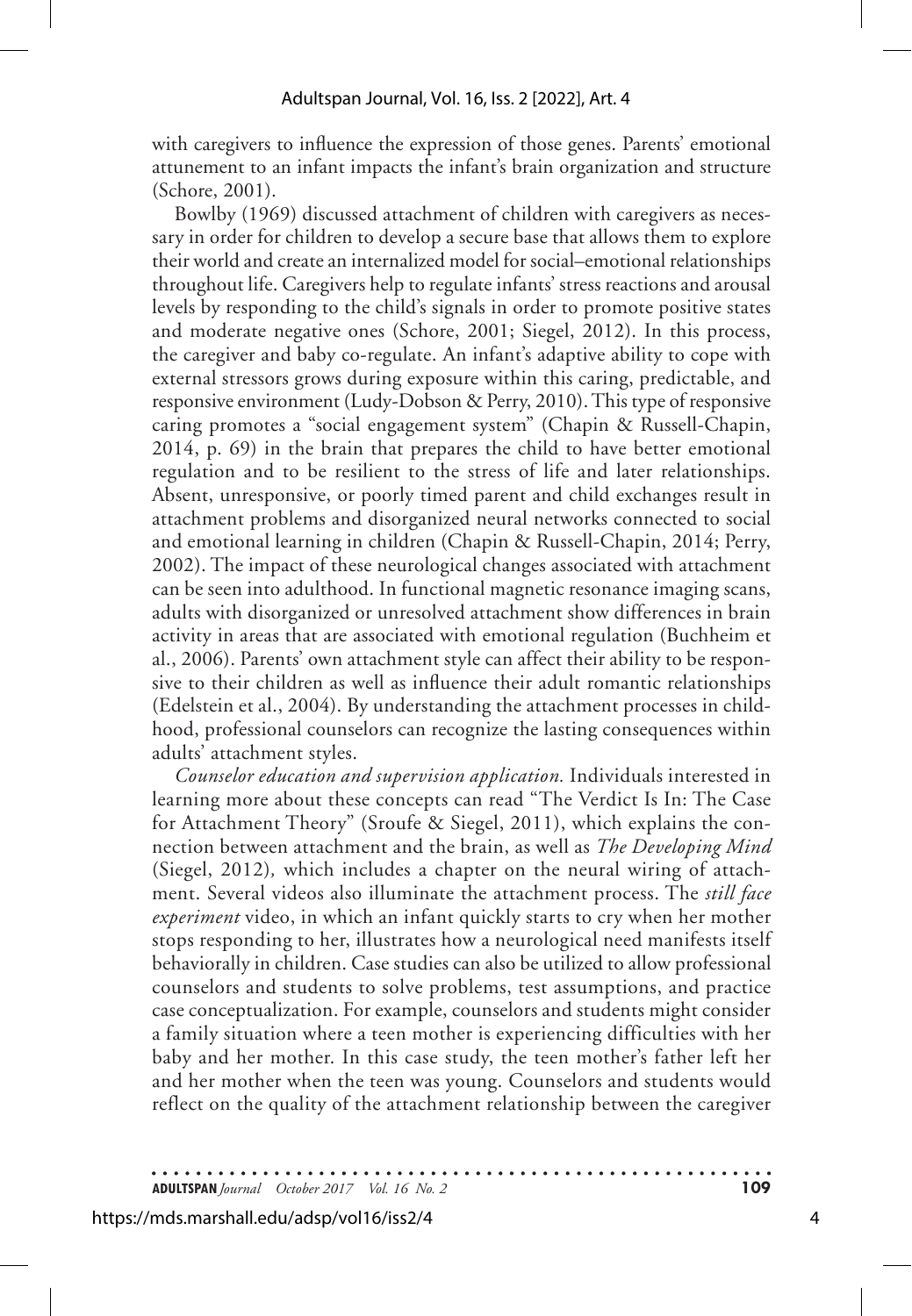and child, possible factors affecting attachment, and the neurobiological considerations. They would also be asked to determine interventions to help foster a more secure attachment style.

*Neurocounseling application.* Psychoeducation can be an effective way of supporting clients. Miller (2016) proposed the term *neuroeducation* as "a didactic or experiential-based intervention that aims to reduce client distress and improve client outcome by helping clients understand the neurological processes underlying mental functioning" (p. 105). Counselors can provide information to parents and guardians about the neurological influence of attachment. This can help to reframe a child's motivations and behaviors, create insight into how the caregivers' own attachment style might influence their parenting, and encourage them to engage in activities and routines that facilitate connection and entering the child's world. Bryson's (2013) video *10 Brain-Based Strategies: Help Children Handle Their Emotions* provides several examples of how caregivers can be emotionally responsive to their children.

#### **Trauma**

It is vital for professional counselors to understand how trauma affects the brain. Felitti et al. (1998) conducted the Adverse Childhood Experiences study and found that early exposure to trauma and violence can lead to significant challenges later in life. In fact, exposure to threatening, abusive, and violent experiences during critical times in the brain's development alters the structure and function of the brain (Perry & Hambrick, 2008). Early childhood impairment can affect later developmental tasks as the lower brain development is contingent on information and feedback from the higher level brain processes (Perry, 2009). The impact of early trauma experiences on the brain can significantly influence adult development.

*Stress reactions.* When people perceive a threat, the brain stem activates and moves them along an arousal continuum of calm, arousal, alarm, fear, and terror (Perry, 2006). The reactions of the brain stem and midbrain help the person to act immediately in order to ensure safety without processing too much information from the cortex. Many children exposed to ongoing abuse, violence, and other threats develop a distorted baseline of arousal where the body is kept in a state of alarm and fear (Perry, 2006). These disruptions in the body's ability to regulate stress can be found in adults with childhood trauma histories (Bellis & Zisk, 2014).

*Memory.* The memory systems of the brain are also affected by trauma. Memories are encoded differently during times of trauma. Siegel (2012) defines memory as an experience in the past that influences the present and shapes reactions in the future. There are two types of memory: implicit and explicit. Implicit memory involves emotions, perceptions, physical actions of the body, and bodily sensations. This type of memory is available from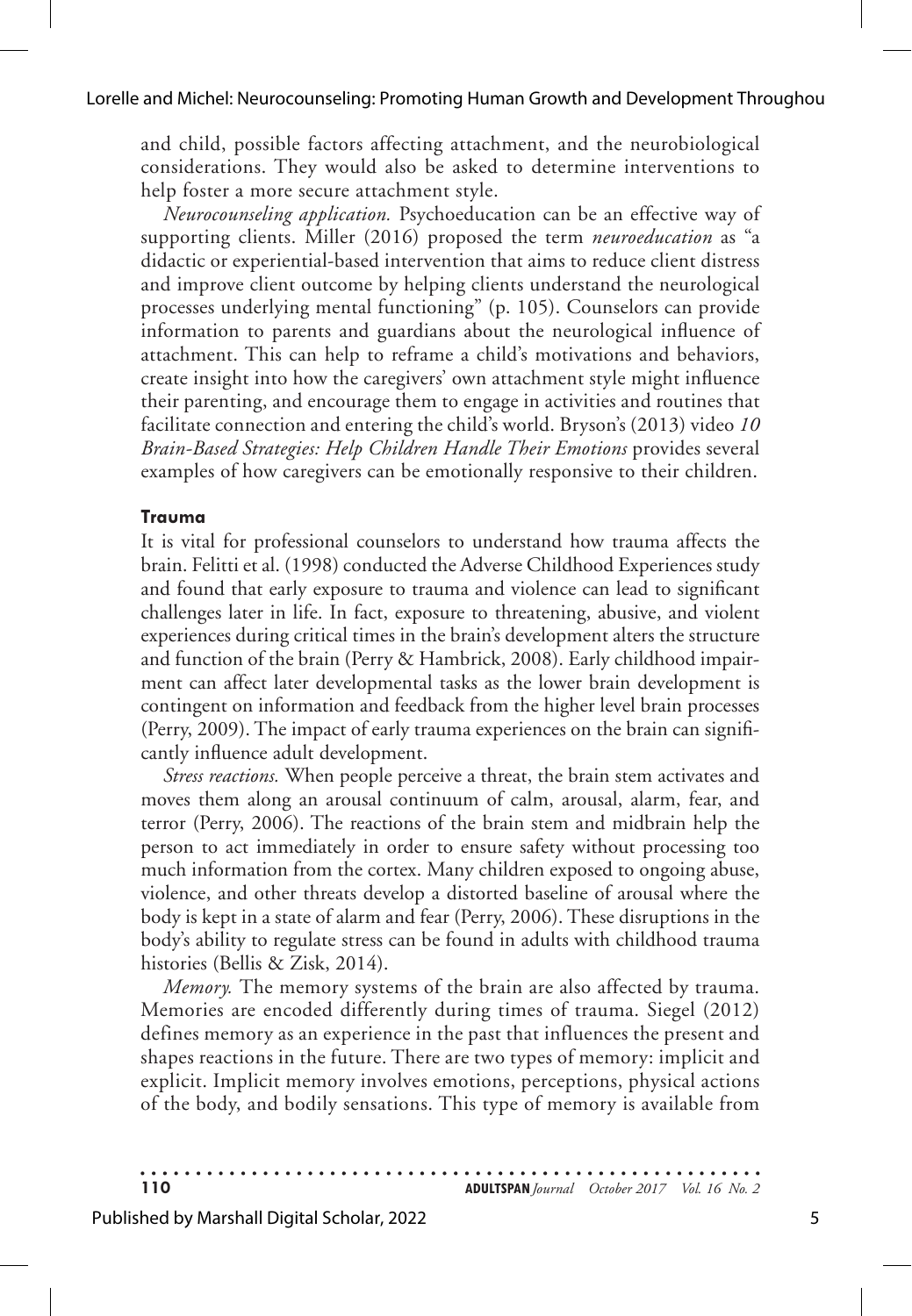birth and does not require that conscious attention be paid to an experience for it to be stored. Explicit memory consists of factual and autobiographical memory and starts developing around the age of 2 (Siegel, 2012). Attention is needed in order to store the information, which involves the hippocampus (Siegel, 2012). Stressful experiences can cause the hippocampus to become ineffective at processing and recording new information (Siegel, 2012). When a memory is not fully explicitly stored, it can still be recorded in the implicit memory, leaving people with vivid emotional and bodily sensation memories. Siegel (2012) suggested that having only these implicit memories can prevent people from processing the experience with cortical parts of their brain and therefore remain unable to resolve the traumatic experiences. These unresolved implicit memories often shape the person's ongoing perceptions of the world through intrusive recollections and nightmares.

*Counselor education and supervision application.* Counselors can learn more about trauma and the neurophysiology of traumatic stress by reading Chapter 4 in *Neurocounseling: Brain-Based Clinical Approaches* (Field et al., 2017). Another helpful resource is the discussion of how trauma impacts brain development and the importance of positive relationship interactions in "The Role of Healthy Relational Interactions in Buffering the Impact of Childhood Trauma" (Ludy-Dobson & Perry, 2010). Additionally, counselors can read "Applying Principles of Neurodevelopment to Clinical Work With Maltreated and Traumatized Children: The Neurosequential Model of Therapeutics" (Perry, 2006) for a review of the alarm activation process, arousal continuum, and clinical implications of the impact of trauma on the brain. Individuals could also watch a TED Talk on *How Childhood Trauma Affects Health Across a Lifetime* (Harris, 2014) and then personalize the information by considering and sharing examples of times when they felt the stress response as well as the types of memories they experienced during those events.

*Neurocounseling application.* Professional counselors and students must consider the most effective therapeutic approaches when working with clients who have experienced early trauma. When the brain stem is dysregulated, therapeutic and social–emotional learning are stunted (Perry, 2006); thus, use of common counseling interventions, such as helping clients develop insight about a situation or challenging their cognitions, would not be sufficient. A comprehensive trauma intervention should include providing the client psychoeducation about the common biological trauma responses and tools for arousal reduction and affect regulation (Cohen, Mannarino, & Deblinger, 2006). Clients also need strategies for ensuring safety and should be encouraged to give attention to social and relational engagement. Finally, counselors can assist clients in challenging their beliefs about the sense of self that resulted from the trauma, working through the difficult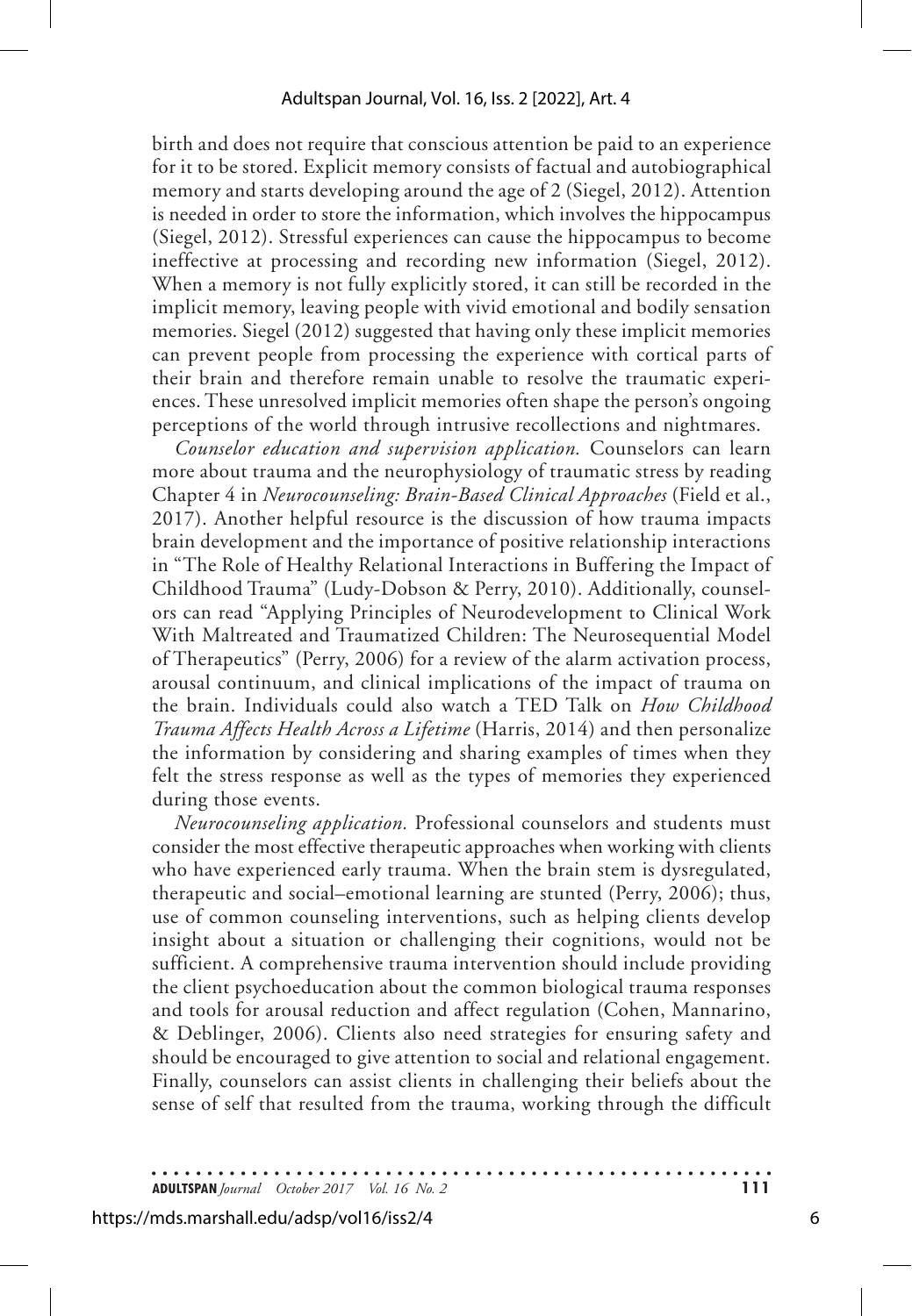experiences, and encouraging a sense of mastery and a sense of control (Malchiodi, 2008). Interventions that work to regulate the brain stem, such as music, movement, eye-movement desensitization and reprocessing (EMDR), and drumming, should also be considered (Perry, 2006). Van der Kolk (2016) suggested that counselors helping clients to heal from the impact of trauma should encourage them to engage their body through yoga and other movement as a way for the body to learn how to regulate emotions and physiological change. There is also research to support the effectiveness of neurofeedback to address psychological and behavioral issues, including attention, emotional regulation, and managing arousal symptoms (Chapin & Russell-Chapin, 2014). Next, we will discuss neurobiology within adolescence and emerging adulthood.

#### **Adolescence and Emerging Adulthood**

Professional counselors should be aware of important changes that occur in the brain throughout the life span. The neurological changes are vast in the brain during adolescence (between the ages of 10 and 18) and emerging adulthood (between the ages of 18 and 29), and several need to be considered, including myelination, pruning, reconstruction within the prefrontal cortex and parietal cortex, and a decrease in the level of dopamine. Collectively, these changes significantly affect young adults' emotional and behavioral responses (Codrington, 2010). Siegel (2013) stated that brain changes in adolescence create four qualities: novelty seeking, social engagement, increased emotional intensity, and creative exploration.

Myelination is the process of the neuron's axons being wrapped in myelin, which is an insulation sheath that makes the neural connections faster, more efficient, and enables more complicated functions to take place (Perry, 2002). This process begins at birth, and during the first years of life, myelination contributes to the original structuring of the brain. There is another surge in this process during adolescence. During the myelination process, individuals learn new ways to think, behave, and interact with their world. While this is a normal developmental process, the new thoughts and behaviors may be unsettling or shocking for parents, educators, and other adults interacting with these individuals.

Adults often regard adolescents' and emerging adults' thoughts and behaviors as disorganized or unformulated, especially when under stress. This may be due to changes within the prefrontal cortex as the brain begins to restructure and the prefrontal cortex specializes (Codrington, 2010). This specialization occurs because of the elimination of excess and unused synaptic connections (Blakemore & Choudhury, 2006). Perry (2002) noted these changes are primarily impacted by the environment and experiences, rather than genetics. Given the reconstruction during this stage, an adolescent's ability to monitor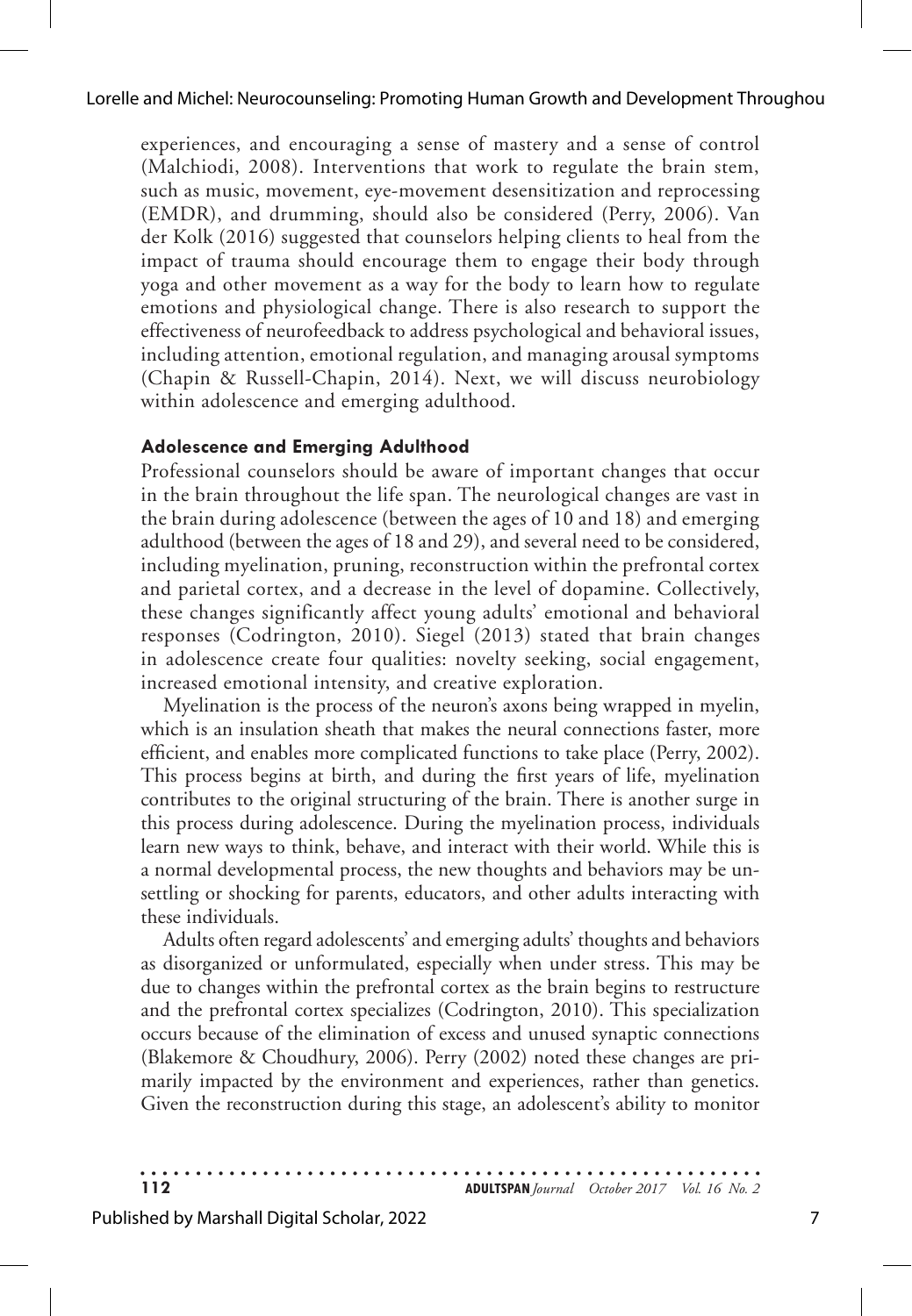and organize behavior and thoughts is less developed than in later adulthood (Blakemore & Choudhury, 2006). Thus, adults may view the adolescent's decisions as irrational and selfish.

The ability to take another person's perspective is not fully formed until adulthood (Blakemore & Choudhury, 2006; Siegel, 2013). Siegel (2013) noted the limbic area, responsible for emotions, might have more impact on behavior during adolescence because of changes in connections between the prefrontal cortex and the emotional system of the brain (Codrington, 2010). The sensitivity to react to the messages from the limbic area may look to adults like moodiness. During adolescence, the base level of dopamine drops and there is increased sensitivity when it is released (Blakemore & Robbins, 2012; Siegel, 2013). This change makes individuals more likely to seek new experiences to get positive feelings from the dopamine release. This sensitivity in the reward regions of the brain also may tend to skew decision making in emotional contexts (such as environments around their friends), making them evaluate decisions based on how they feel about the potential benefit rather than the potential negative consequences, which may lead to more risk-taking behaviors (Blakemore & Robbins, 2012).

*Counselor education and supervision application.* Professional counselors and students seeking to gain additional knowledge about adolescents and emerging adults are invited to read "A Family Therapist's Look Into Interpersonal Neurobiology and the Adolescent Brain: An Interview With Dr. Daniel Siegel" (Codrington, 2010), which provides an overview of adolescent and young adult brain development. There are several applicable audio and video resources, including a TED Talk by Sarah-Jayne Blakemore, *The Mysterious Workings of the Adolescent Brain* (Blakemore, 2012), and a National Public Radio interview with Frances Jensen on *Why Teens Are Impulsive, Addiction-Prone, and Should Protect Their Brains* (Gross, 2015). During supervision or graduate study, professional counselors and counseling students could examine a case study in which an emerging adult is experiencing various challenges (e.g., difficulty staying focused on school, emphasis placed on peer relationships at the expense of family ties, minor legal trouble, disagreements with parents). The counselors and students would discuss the case using their knowledge of the neurobiological changes that occur during this period to explain potential reasons behind the emerging adult's behavior, suggest possible counseling interventions, and provide a prognosis. Armed with knowledge about the brain, counselors and students often experience a perspective shift and leave with a more realistic conceptualization of the emerging adult's behaviors and prognosis.

*Neurocounseling application.* It can be helpful for professional counselors to educate adolescents, emerging adults, and their caregivers about typical brain changes during this phase of life. This knowledge can help to reframe negative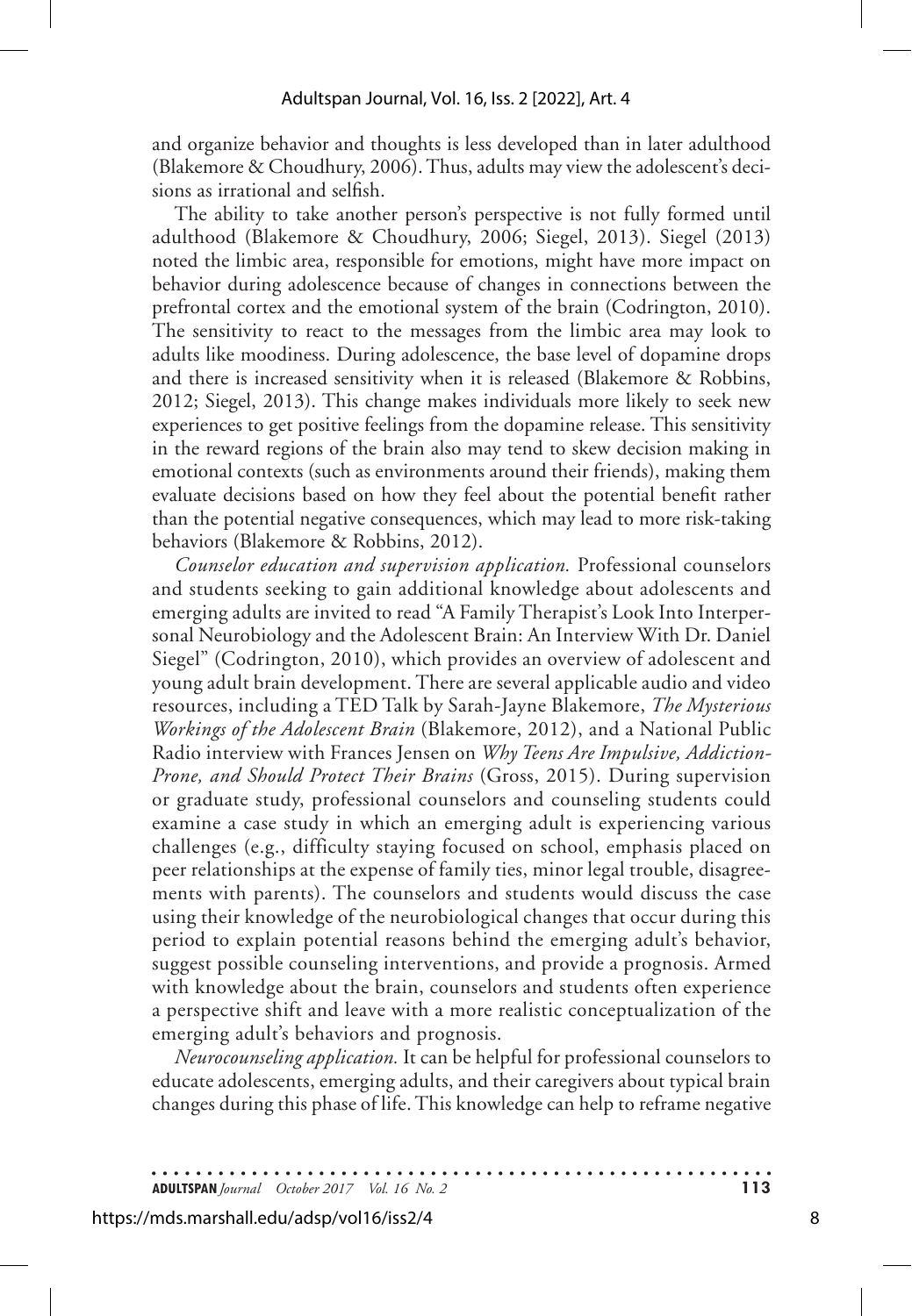stereotypes into common behaviors within particular stages of development. Counselors can provide psychoeducation about the malleability of the brain to help clients understand how their experiences in adolescence can shape their brains into adulthood. Similarly, counselors can advocate for emerging adults to access opportunities to challenge their brains with activities that include higher order thinking and problem solving (Roaten & Roaten, 2012). Counselors should also consider using multisensory interventions such as art or sand tray as a way to stimulate the brain to learn and change in counseling (Martin, 2003). Next, we will explore neurobiology among older adults.

#### **Older Adulthood**

Neuroscience applications can be considered over the course of the life span, including into older adulthood. Many changes occur in the brain as adults age. Some common brain alterations among older adults include the decrease of brain weight, enlargement of the ventricles, broadening of the grooves on the brain's surface, and the buildup of plaques outside of neurons (Lillrank, 2007). Researchers believe these changes impact brain functioning (Cabeza, 2002). For example, older adults typically display reduced processing speeds, less ability to focus attention, and a degeneration of memory (Wright & Diaz, 2014). Declines in memory are theorized to be connected to a reduction in neurons, myelination, blood flow, and certain neurotransmitters (McDaniel, Jacoby, & Einstein, 2008). Dolcos, Rice, and Cabeza (2002) proposed evidence of a decline in the right hemisphere functioning, which influences visual/spatial and emotional processing tasks in older adults. Other researchers postulated memory deficits might be linked to impairments in sensory perception (McDaniel et al., 2008).

However, it is important to note that not all abilities in older populations are certain to decline. Researchers have found less frequent age differences in memory performance in cultures where there are no negative stereotypes about aging (McDaniel et al., 2008). Additionally, vocabulary and emotional regulation tend not to degenerate with age (Wright & Diaz, 2014). Additionally, interventions such as exercise affect neurological changes that positively influence cognitive abilities in older adults (McDaniel et al., 2008).

*Dementia.* Beyond common neurological changes, there is also an increased risk for dementia among older adults. In 2016, over 5.4 million people were living with Alzheimer's disease (AD), a type of dementia (Alzheimer's Association, 2016). AD is a degenerative neurocognitive disorder, and symptoms include loss of cognitive function in memory, confusion, and difficulty completing routine tasks (Alzheimer's Association, 2016). The accumulation of plaques and tangles of neurons and the growth of irregular proteins hinder effective communication between neurons, which leads to progressive cognitive impairment (Granello & Fleming, 2008). These changes in the brain can occur decades before symptoms appear. Normal aging does not involve such drastic cognitive decline.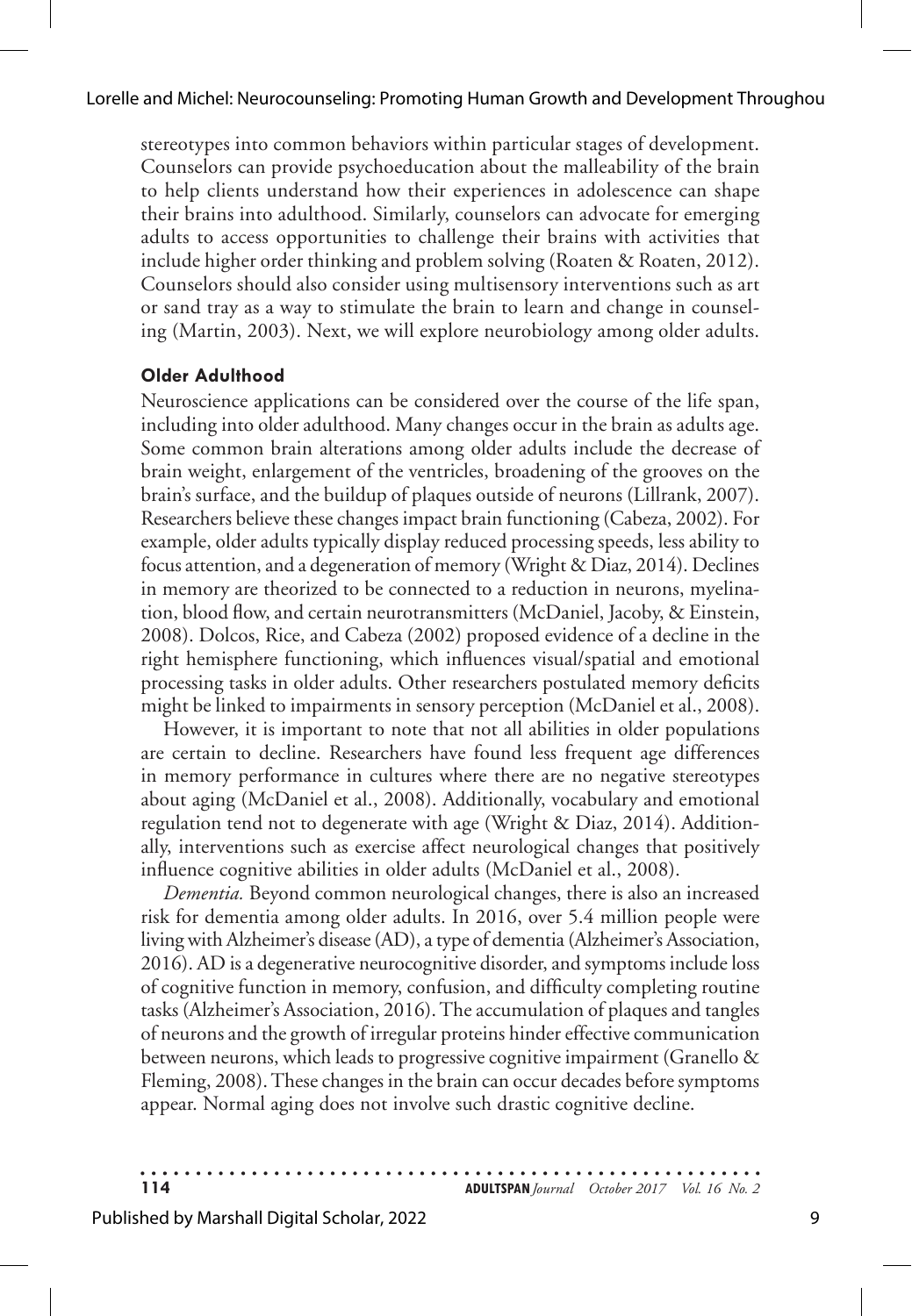*Counselor education and supervision application.* To expand their knowledge about older adulthood, professional counselors and students can read "Neuroscience Research on Aging and Implications for Counseling Psychology" (Wright & Díaz, 2014), which outlines the neuroscience research on aging and implications for counseling. Neurophysiological development across the life span is discussed in Chapter 2 of *Neurocounseling: Brain-Based Clinical Approaches* (Field et al., 2017). Counselors and students might also conduct an experiential role play where one individual takes on the role of an older adult client who experienced early childhood trauma and another individual serves as the professional counselor. This approach allows professional counselors and students to practice using intentional interventions with older adults.

*Neurocounseling application.* Professional counselors can use information about the aging brain to improve older adult client treatment outcomes. It is important for professional counselors to be aware of ageist attitudes about older adults and use a wellness approach to conceptualize this phase of life as a time of growth rather than decline (Fullen, 2016). Professional counselors can help older adults to expand their coping skills and encourage making meaning of their lives (Sherman, Michel, Rybak, Randall, & Davidson, 2011). These interventions support the construction of additional neural pathways.

Professional counselors can also provide education and support to individuals with AD as well as to their caregivers (Granello & Fleming, 2008). Stress management and other wellness interventions may prevent some influences of AD (Douthit, 2007). Fox (2012) recommended professional counselors include a person the client trusts in the process of counseling individuals with dementia or memory difficulties. This caregiver or family member may be able to help with the practicalities of getting the client to counseling and can provide valuable information during the assessment and counseling process.

#### **IMPLICATIONS**

Given that neurobiological changes continue throughout the life span, professional counselors should consider brain changes when designing interventions and providing psychoeducation to clients about their mental health and wellness. The concepts of neuroplasticity provide hope and encouragement for professional counselors and clients that the brain has the ability to heal and repair after damage (Miller, 2016; Uhernik, 2016). Professional counselors can inform clients about the types of experiences that shape the brain while under stress (Miller, 2016) and choose effective counseling interventions to support a successful change process (e.g., neurofeedback, EMDR, sand tray, yoga).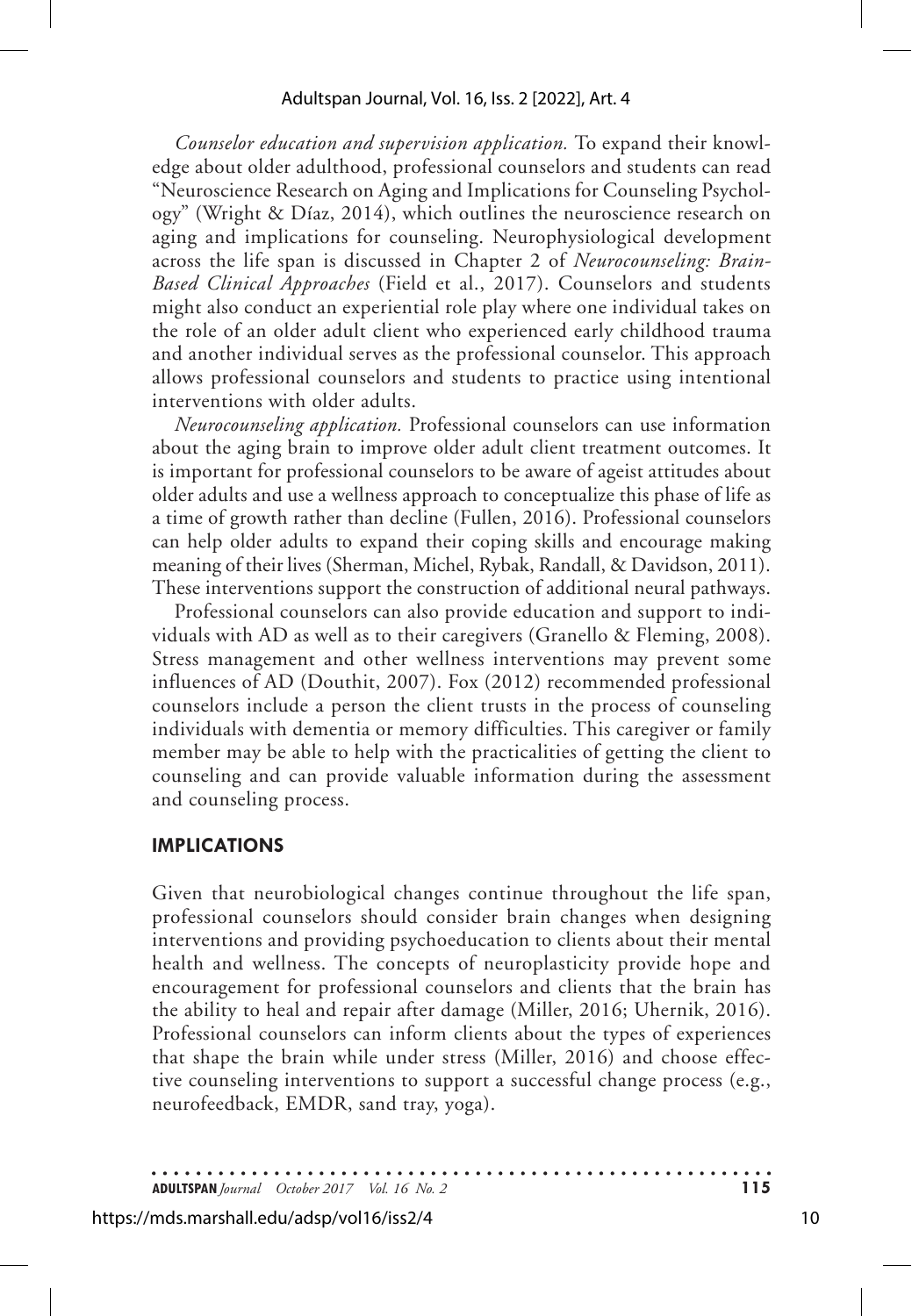Although we proposed suggestions for integrating this information into supervision or a graduate life-span development class, these concepts can be integrated throughout the counseling curriculum in classes such as counseling children and adolescents, theories, and beginning counseling skills (Field et al., 2017). Counselor educators and supervisors can also reinforce these concepts in practicum and internship when students are conceptualizing client issues through a neurobiological lens (Russell-Chapin, Sherman, & Ivey, 2016). This reinforces the developmental perspective that professional counselors take when conceptualizing clients (Ivey & Zalaquett, 2011). Using neurocounseling interventions can reframe symptoms away from problems of the personality to typical biological functioning. By providing psychoeducation to clients about the physiological aspects of their experiences, counselors can normalize their experiences, reduce shame, and provide a framework for integrating coping tools such as mindfulness (Miller, 2016; Siegel, 2012).

We recommend that professional counselors and counselor educators who are less familiar with these topics immerse themselves in the growing body of literature about neuroscience in counseling (Montes, 2013). For example, individuals seeking to develop skills and gain additional education and training might join the American Counseling Association (ACA) Neurocounseling Interest Network (www.neurocounselinginterestnetwork.com), read articles within the "Neurocounseling" section of the *Journal of Mental Health Counseling* (Beeson & Field, 2017), access the "Neurocounseling: Bridging Brain and Behavior" column in ACA's monthly magazine *Counseling Today*, or watch educational videos such as *Neurocounseling: Shattering the Myths of the Brain and Counseling* (Russell-Chapin & Dermer, 2014). Other resources for gaining knowledge about the brain and neurocounseling applications include education sessions at the annual ACA Conference & Expo, webinars on the ACA website (www. counseling.org/continuing-education/webinars), the readings suggested in this article, and videos available at www.counseloredneuroscience.com.

### **CONCLUSION**

Professional counselors must understand the brain and its relationship to mental health and development. In this article, we have (a) provided an overview of neuroscience topics applicable to professional counselors and (b) proposed resources and activities for counselor educators and supervisors to integrate neuroscience into their curriculum and supervision sessions. With this knowledge, professional counselors can be better prepared to use neurocounseling to support human growth and development through the life span.

**116 ADULTSPAN***Journal October 2017 Vol. 16 No. 2*

#### Published by Marshall Digital Scholar, 2022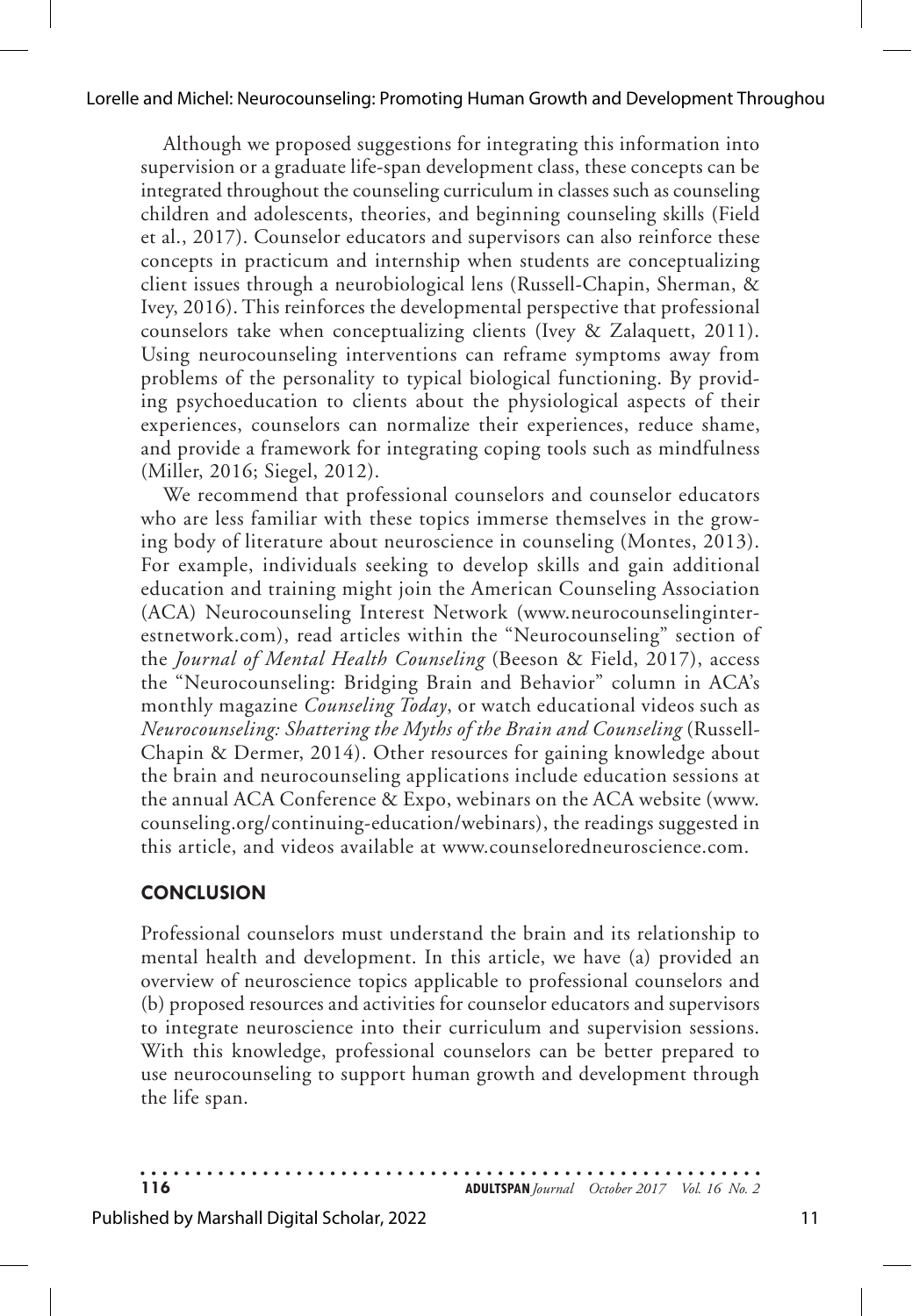#### **REFERENCES**

Alzheimer's Association. (2016). *Alzheimer's disease facts and figures*. Retrieved from http://www.alz.org/facts

- Beeson, E. T., & Field, T. A. (2017). Neurocounseling: A new section of the *Journal of Mental Health Counseling*. *Journal of Mental Health Counseling, 39,* 71–83.
- Bellis, M. D., & Zisk, A. B. (2014). The biological effects of childhood trauma. *Child and Adolescent Psychiatric Clinics of North America, 23,* 185–122.
- Blakemore, S.-J. (2012, June). *The mysterious workings of the adolescent brain* [Video file]. Retrieved from https://www.ted.com/talks/sarah\_jayne\_blakemore\_the\_mysterious\_workings\_of\_the\_adolescent\_brain?language=en
- Blakemore, S.-J., & Choudhury, S. (2006). Development of the adolescent brain: Implications for executive function and social cognition. *Journal of Child Psychology and Psychiatry, 47,* 296–312. doi:10.1111/j.1469- 7610.2006.01611.x
- Blakemore, S.-J., & Robbins, T. W. (2012). Decision-making in the adolescent brain. *Nature Neuroscience, 15,* 1184–1191. doi:10.1038/nn.3177

Bowlby, J. (1969). *Attachment: Attachment and loss.* New York, NY: Basic Books.

- Bryson, T. P. (2013). *10 brain-based strategies: Help children handle their emotions* [DVD]. Available from https://www.pesi.com/store/detail/7111/10-brain-based-strategies-to-help-children-handle-their
- Buchheim, A., Erk, A., George, C., Kachele, H., Ruchsow, M., Spitzer, M., . . . Walter, H. (2006). Measuring attachment representation in an fMRI environment: A pilot study. *Psychopathology, 39,* 144–152.
- Busacca, L. A., Sikorski, A. M., & McHenry, B. (2015). Infusing neuroscience within counselor training: A rationale for an integrally-informed model. *Journal of Counselor Practice, 6,* 33–45.
- Cabeza, R. (2002). Hemispheric asymmetry reduction in older adults: The Harold model. *Psychology and Aging, 17,* 85–100. doi:10.1037/0882-7974.17.1.85
- Cassidy, J., & Shaver, P. R. (Eds.). (1999). *Handbook of attachment*. New York, NY: Guilford Press.
- Chapin, T. J., & Russell-Chapin, L. A. (2014). *Neurotherapy and neurofeedback: Brain-based treatment for psychological and behavioral problems*. New York, NY: Routledge.
- Codrington, R. (2010). A family therapist's look into interpersonal neurobiology and the adolescent brain: An interview with Dr. Daniel Siegel. *Australian and New Zealand Journal of Family Therapy, 31,* 285–299. doi:10.1375/anft.31.3.285
- Cohen, J. A., Mannarino, A. P., & Deblinger, E. (2006). *Treating trauma and traumatic grief in children and adolescents*. New York, NY: Guilford Press.
- Council for Accreditation of Counseling and Related Educational Programs. (2015). *CACREP 2016 Standards*. Alexandria, VA: Author.
- Dolcos, F., Rice, H. J., & Cabeza, R. (2002). Hemispheric asymmetry and aging: Right hemisphere decline or asymmetry reduction. *Neuroscience and Biobehavioral Reviews, 26,* 819–825. doi:10.1016/S0149- 7634(02)00068-4
- Doidge, N. (2016). *The brain's way of healing: Remarkable discoveries and recoveries from the frontiers of neuroplasticity*. New York, NY: Penguin Books.
- Douthit, K. Z. (2007). Averting dementia of the Alzheimer's type in women: Can counselors help? *Adultspan Journal, 6,* 15–29. doi:10.1002/j.2161-0029.2007.tb00026.x
- Edelstein, R. S., Alexander, K. W., Shaver, P. R., Schaaf, J. M., Quas, J. A., Lovas, G. S., & Goodman, G. S. (2004). Adult attachment style and parental responsiveness during a stressful event. *Attachment and Human Development, 6,* 31–52.
- Felitti, V. J., Anda, R. F., Nordenberg, D., Williamson, D. F., Spitz, A. M., Edwards, V., . . . Marks, J. S. (1998). Relationship of childhood abuse and household dysfunction to many of the leading causes of death in adults: The Adverse Childhood Experiences (ACE) study. *American Journal of Preventive Medicine, 14,* 245–258.
- Field, T. A., Jones, L. K., & Russell-Chapin, L. A. (Eds.). (2017). *Neurocounseling: Brain-based clinical approaches.* Alexandria, VA: American Counseling Association.

Fox, M. (2012). Counselling people with dementia. *Healthcare Counselling & Psychotherapy Journal*, 14–17.

Fullen, M. C. (2016). Counseling for wellness with older adults. *Adultspan Journal, 15,* 109–123. doi:10.1002/ adsp.12025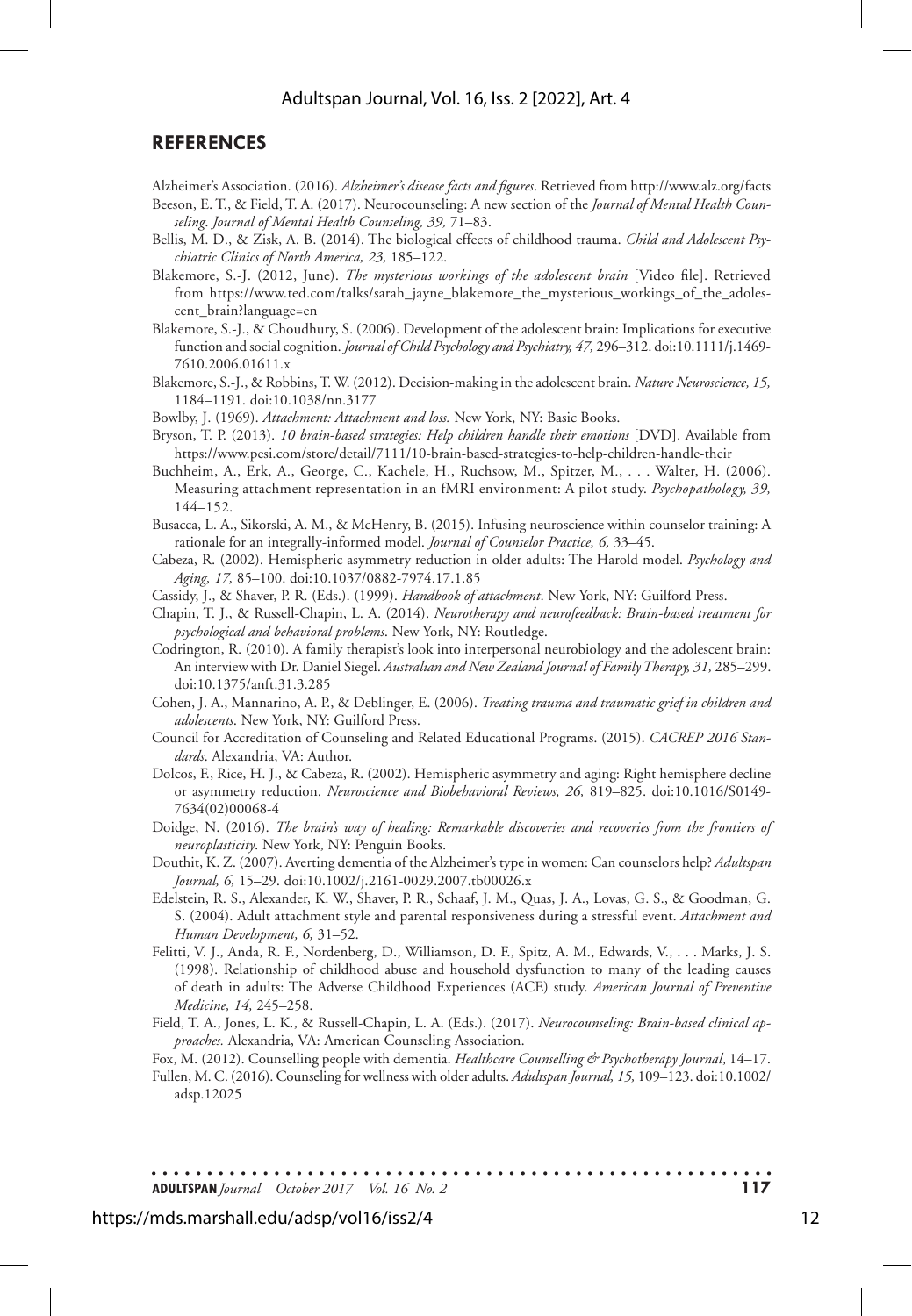#### Lorelle and Michel: Neurocounseling: Promoting Human Growth and Development Throughou

- Granello, P. F., & Fleming, M. S. (2008). Providing counseling for individuals with Alzheimer's disease and their caregivers. *Adultspan Journal, 7,* 13–25. doi:10.1002/j.2161-0029.2008.tb00039.x
- Gross, T. (Producer). (2015, January 28). *Why teens are impulsive, addiction-prone and should protect their brains* [Audio podcast]. Retrieved from http://www.npr.org/sections/health-shots/2015/01/28/381622350/ why-teens-are-impulsive-addiction-prone-and-should-protect-their-brains
- Harris, N. B. (2014). *How childhood trauma affects health across a lifetime* [Video file]. Retrieved from https://www.ted.com/talks/nadine\_burke\_harris\_how\_childhood\_trauma\_affects\_health\_across\_a\_ lifetime?language=en
- Ivey, A. E., Ivey, M. B., & Zalaquett, C. P. (2010). *Intentional interviewing and counseling: Facilitating client development in a multicultural society* (7th ed.)*.* Belmont, CA: Brooks/Cole.
- Ivey, A. E., & Zalaquett, C. P. (2011). Neuroscience and counseling: Central issues for social justice leaders. *Journal for Social Action in Counseling and Psychology, 3,* 103–116.
- Lillrank, S. M. (2007). *Psychological disorders: Alzheimer's disease and other dementias*. New York, NY: Chelsea House.
- Ludy-Dobson, C. R., & Perry, B. D. (2010). The role of healthy relational interactions in buffering the impact of childhood trauma. In E. Gil (Ed.), *Working with children to heal interpersonal trauma: The power of play* (pp. 26–43). New York, NY: Guilford Press.
- Malchiodi, C. A. (2008). Creative interventions and childhood trauma. In C. A. Malchiodi (Ed.), *Creative interventions with traumatized children* (pp. 3–21). New York, NY: Guilford Press.
- Martin, D. G. (2003). *Clinical practice with adolescents*. Pacific Grove, CA: BrooksCole–Thomson Learning.
- McDaniel, M. A., Jacoby, L. L., & Einstein, G. O. (2008). New considerations in aging and memory: The glass may be half full. In F. I. M. Craik & T. A. Salthouse (Eds.), *The handbook of cognition and aging*  (3rd ed., pp. 251–310). New York, NY: Psychology Press.
- Miller, R. (2016). Neuroeducation: Integrating brain-based psychoeducation into clinical practice. *Journal of Mental Health Counseling, 38,* 103–115.
- Montes, S. (2013). The birth of the neuro-counselor? *Counseling Today*. Retrieved from http://ct.counseling. org/2013/11/the-birth-of-the-neuro-counselor
- Perry, B. D. (2002). Childhood experience and the expression of genetic potential: What childhood neglect tells us about nature and nurture. *Brain and Mind, 3,* 79–100.
- Perry, B. D. (2006). Applying principles of neurodevelopment to clinical work with maltreated and traumatized children: The neurosequential model of therapeutics. In N. Boyd-Webb (Ed.), *Working with traumatized youth in child welfare: Social work practice with children and families* (pp. 27–52). New York, NY: Guilford Press.
- Perry, B. D. (2009). Examining child maltreatment through a neurodevelopmental lens: Clinical application of the neurosequential model of therapeutics. *Journal of Loss and Trauma, 14,* 240–255.
- Perry, B. D., & Hambrick, E. P. (2008). The neurosequential model of therapeutics. *Reclaiming Children and Youth, 17,* 38–43.
- Ratey, J. (2008). *Neuroscience and the brain: Implications for counseling and therapy* [DVD]. Available from https://www.academicvideostore.com/microtraining
- Roaten, G. K., & Roaten, D. J. (2012). Adolescent brain development: Current research and the impact on secondary school counseling programs. *Journal of School Counseling, 10,* 2–22.

Russell-Chapin, L. A., & Dermer, S. (2014). *Neurocounseling: Shattering the myths of the brain and counseling* [DVD]. Available from https://www.academicvideostore.com/microtraining

Russell-Chapin, L. A., Sherman, N. E., & Ivey, A. E. (2016). *Your supervised practicum and internship: Field resources for turning theory into action* (2nd ed.). New York, NY: Routledge.

Schore, A. N. (2000). Attachment and the regulation of the right brain. Attachment & Human Develop*ment, 2,* 23–47.

Schore, A. N. (2001). Effects of a secure attachment relationship on right brain development, affect regulation, and infant mental health. *Infant Mental Health Journal, 22,* 7–66.

- Sherman, N. E., Michel, R., Rybak, C., Randall, G. K., & Davidson, J. (2011). Meaning in life and volunteerism in older adults. *Adultspan Journal, 10,* 78–90. doi:10.1002/j.2161-0029.2011.tb00127.x
- Siegel, D. J. (2012). *The developing mind: How relationships and the brain interact to shape who we are*  (2nd ed.)*.* New York, NY: Guilford Press.

Siegel, D. J. (2013). *Brainstorm: The power and purpose of the teenage brain.* New York, NY: Penguin.

Siegel, D. J., & Bryson, T. P. (2013). *The whole-brain child: Twelve revolutionary strategies to nurture your child's developing mind* [DVD]. Available from https://www.pesi.com/store/detail/10148 Sroufe, A., & Siegel, D. (2011). The verdict is in. *Psychotherapy Networker,* 34–39.

. . . . . . . . . . **118 ADULTSPAN***Journal October 2017 Vol. 16 No. 2*

#### Published by Marshall Digital Scholar, 2022